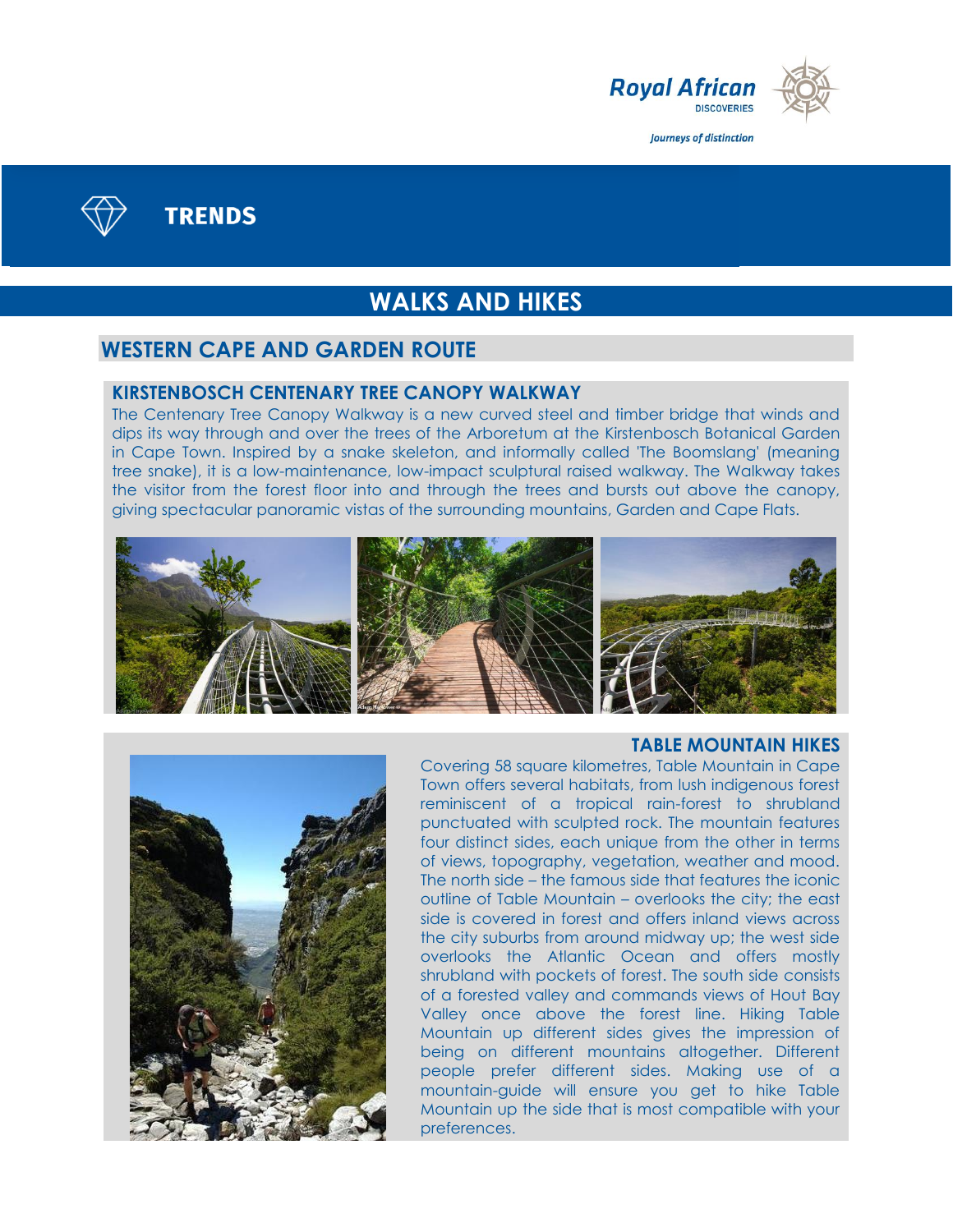

#### **WALKS FOR WINE**

The Schapenberg Sir Lowry's Conservancy offers guided Biodiversity and Wine Walks in the Helderberg basin on the Schapenberg Hills in the Somerset West, Sir Lowry's Pass vicinity. The aim of walks for wine is to raise funds to restore and preserve the land within the Conservancy identified by the City as Biodiversity corridors including about 5 km along the banks of the Sir Lowry's Pass River. Much of the area was ravaged by the devastating fires in February 2009. The walks follow biodiversity corridors and are guided to educate as to the importance of the corridors. Wine tasting will be offered at 5 wineries. Monies from the walks will go towards restoring and preserving the endangered land within the Conservancy identified by the City as Critical Irreplaceable Biodiversity areas. Participating in the project are 5 wine farms - Waterkloof, Onderkloof, Journey's End, Wedderwill, and Da Capo and other landowners - such as Mt Rozier, Highberry, Myrtle Grove and Ravensberg over whose properties the walks traverse.



#### **HIKING IN HERMANUS**

Hermanus hiking opportunities are plentiful. They will suit both those seeking a thorough workout and those who simply want to work off breakfast. The coastal town of Hermanus is surrounded by the Overberg mountains. Overberg hiking trails are wonderfully scenic and allow for land-based whale watching hikes when southern right whales frolic along the shore from June to November each year. Hermanus is skirted by 11km of cliff paths that follow the rocky shoreline. You can walk all the way from the Blow Hole on the far western side of town – near the New Harbour – to Grotto Beach on the far eastern side. Benches along the way allow you to sit down and do some whale watching. Fernkloof Nature Reserve looks down on Hermanus from the north. The reserve has more than 50km of graded hiking trails that are suitable for everyone. The shortest and easiest hike takes roughly one hour to complete, offering gorgeous views of Hermanus. The longest hike takes five hours and rustic overnight accommodation is offered.

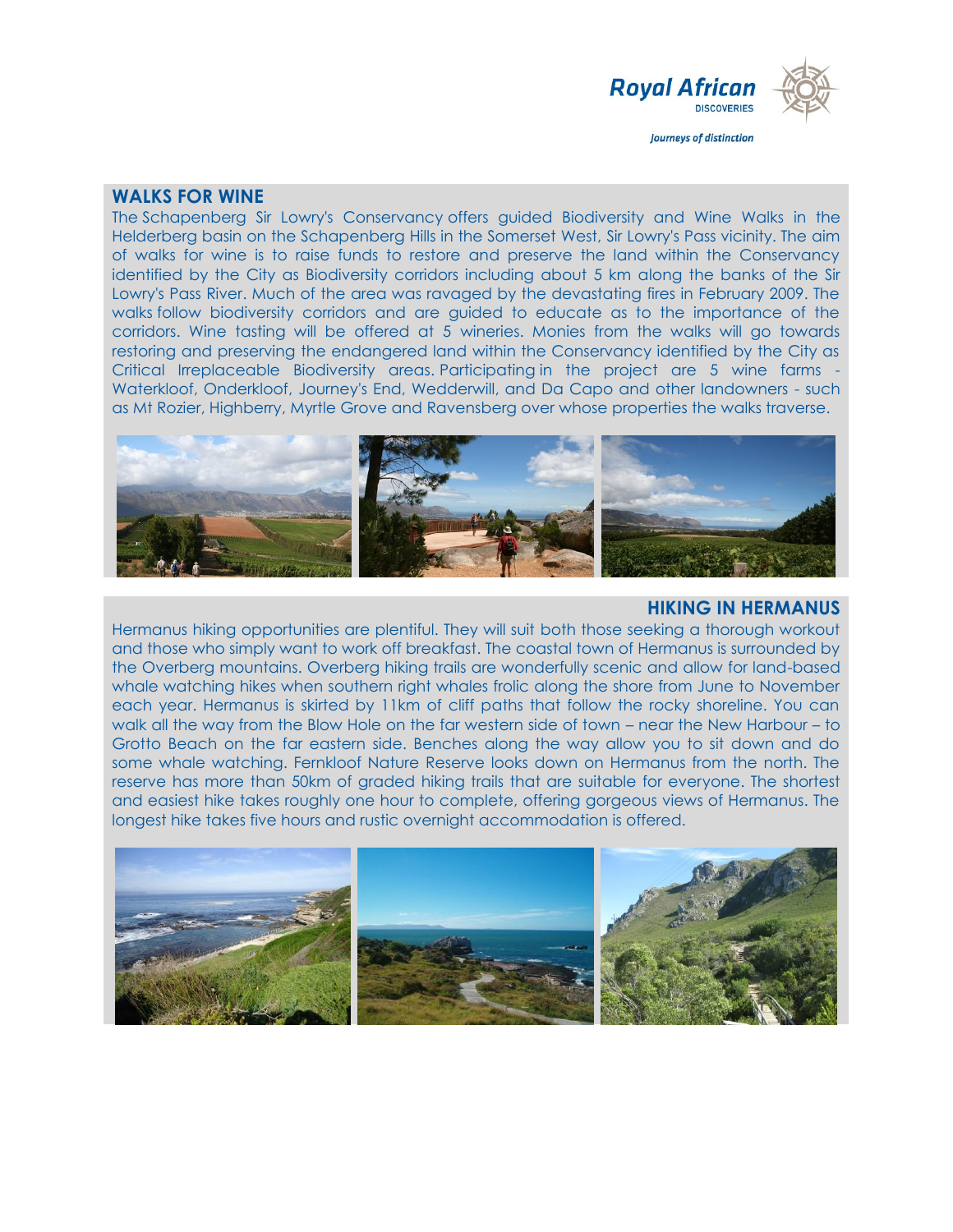

#### **GROOTBOS**



There is no better way to experience the incredible diversity of fauna and flora at Grootbos than by walking along one of the several well-marked trails on their reserve. From an enchanting meander through the ancient Milkwood forests to an epic hike through the fynbos-clad mountains, there is a trail to suit every interest and fitness level. You can choose between a guided and a self-guided walk. On a guided walk, you'll have the opportunity to learn about the amazing world of fynbos through entertaining and interactive explanations. The reserve is also perfectly safe and the trails are well marked out for self guided walks.

#### **THE KNYSNA FOREST**

While there is debate about the direct translation of the meaning of the name Knysna, a Khoi word, the most popular thinking is that it means 'place of wood', a reference to the dense forests of the region. Some of the tall yellowwood trees in the area are believed to be around 800 years old. Knysna offers endless forest walks and hiking trails. Highly recommended are the 9km Woodcutters' Walk and the 5.6km Millwood Mine Walk. In the forest of Knysna you'll discover rivers, waterfalls and a mass of flora amid the giant trees. Keep an eye open for various antelope species that roam the forests during the day.



# **KWA-ZULU NATAL**

#### **THE LITTLE BERG**

The Little Berg describes the foothills of the mighty Drakensberg – South Africa's highest and most spectacular mountain range. Although the peaks offer the best views, when you hike the Little Berg you'll still experience awesome scenery and, on some walks, San rock paintings – the finest collection in the country. One lovely walk is the Rainbow Gorge hiking trail. It's 5.5km and will take you approximately two hours, depending on your pace and how often you want to sit and admire the scenery, spot animals or gaze at the teeming birdlife. The trail starts at Cathedral Peak Hotel and then winds through lush forest into the gorge, past rock pools, rapids and waterfalls. You'll find out why it's called the Rainbow Gorge when you see the rainbows dancing on the spray. South of the Cathedral Peak area is Monk's Cowl, a nature conservation service station that is the gateway for many ambles, rambles and day walks. If you're really short on time then choose the 30-minute walk to Fern Forest.